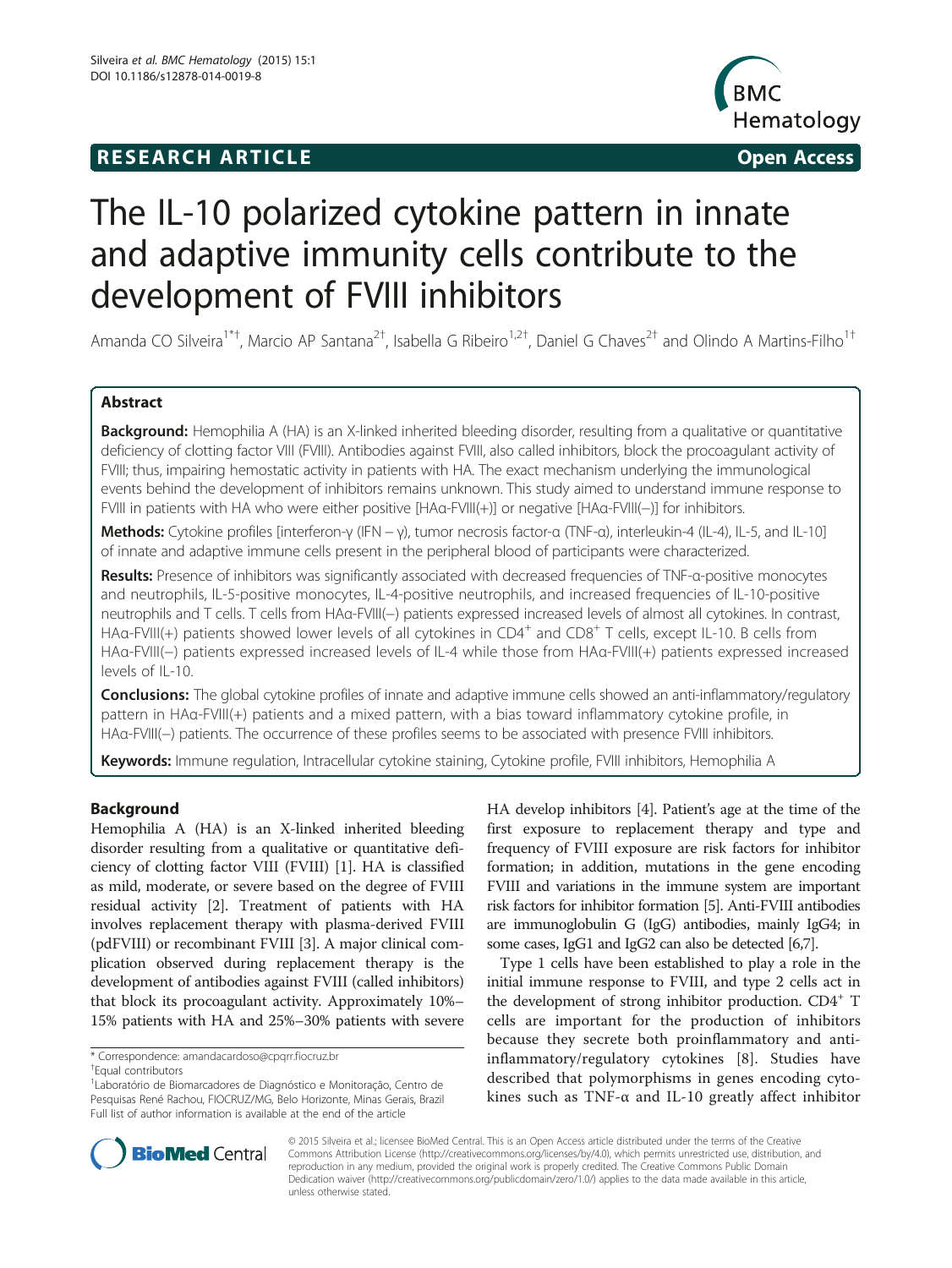production [\[5,9-11\]](#page-6-0). Several studies have focused on immune response in patients with HA to elucidate the mechanisms underlying inhibitor production. We observed that the global cytokine profiles of innate and adaptive immune cells showed a major anti-inflammatory/ regulatory pattern in patients with HA who were positive for inhibitors  $[HA\alpha$ -FVIII(+)] and showed a mixed pattern, with a bias toward an inflammatory cytokine profile, in patients who were negative for inhibitors [HAα-FVIII(−)]. In addition, we proposed that these cytokine profile patterns may be the key elements in the production of distinct subclasses of anti-FVIII antibodies [\[12](#page-6-0)[-14](#page-7-0)]. To understand immune response to FVIII, we characterized the cytokine patterns of peripheral blood leukocytes from whole blood samples of healthy blood donors, HAα-FVIII(+) patients, and HAα-FVIII(−) patients. In addition, we examined the differential synthesis of proinflammatory (IFN-γ and TNF-α) and anti-inflammatory/ regulatory (IL-4, IL-5, and IL-10) cytokines in innate (neutrophils and monocytes) and adaptive  $(CD4<sup>+</sup>$  and  $CD8<sup>+</sup>$  T and B cells) immune cells.

#### **Methods**

#### Study population and sample collection

This case–control study included 85 subjects who were classified into three groups: (1) healthy blood donors (BDs;  $n = 30$ ; mean age,  $31.6 \pm 12.8$  years), (2) patients with HA without history of inhibitors (HAα-FVIII(−);  $n = 30$ ; mean age,  $27.6 \pm 16.6$  years), and (3) patients with HA who had inhibitors (HA $\alpha$ -FVIII(+); *n* = 25; mean age, 21.9 ± 13.8 years; mean anti-FVIII inhibitor level at the time of blood collection, 11.0 UB/mL). All the patients received on-demand (episodic) treatment and were paired by gender and age. Table 1 summarizes the main characteristics of HAα-FVIII(+) patients. Heparinized blood samples from all the subjects were collected in vacutainer tubes (BD Pharmingen, San Diego, CA, USA). All the study subjects visited Fundação Hemominas, Minas Gerais, Brazil. This study was approved by the ethics committee of the Hemominas Foundation and by the National Commission of Ethics in Research, Brazil. Written informed consent for participation in the study was obtained from participants or their parent or

Table 1 Characterization of patients with HA who were positive for inhibitors

| Patient number | Age (years)  | Level of circulating FVIII | <b>Severity</b> | Historical peak of<br>Bethesda titer (UB/mL) | Bethesda titer (UB/mL) at the<br>time of blood collection |
|----------------|--------------|----------------------------|-----------------|----------------------------------------------|-----------------------------------------------------------|
| 1              | 11           | 2.0                        | Moderate        | 16.0                                         | 16.0                                                      |
| $\overline{2}$ | 19           | $<1.0\,$                   | Severe          | 3.2                                          | 0.0                                                       |
| 3              | 35           | < 1.0                      | Severe          | 384.0                                        | 20.8                                                      |
| $\overline{4}$ | 11           | 2.7                        | Moderate        | 12.8                                         | 8.4                                                       |
| 5              | 14           | < 1.0                      | Severe          | 192.0                                        | 20.8                                                      |
| 6              | 13           | 1.9                        | Moderate        | 5.8                                          | 5.8                                                       |
| 7              | 40           | $<1.0\,$                   | Severe          | 93.0                                         | 16.0                                                      |
| 8              | 19           | $<1.0$                     | Severe          | 160.0                                        | 12.0                                                      |
| 9              | 27           | $<\!1.0$                   | Severe          | 5.4                                          | 5.4                                                       |
| 10             | 6            | 4.0                        | Moderate        | 14.4                                         | 6.4                                                       |
| 11             | 37           | 1.8                        | Moderate        | 128.0                                        | 0.6                                                       |
| 12             | 22           | $<\!1.0$                   | Severe          | 288.0                                        | 115.2                                                     |
| 13             | 31           | < 1, 0                     | Severe          | 25.6                                         | 14.4                                                      |
| 14             | 14           | 2.9                        | Moderate        | 36.0                                         | 5,2                                                       |
| 15             | 8            | 1.0                        | Severe          | 384.0                                        | 4.6                                                       |
| 16             | 16           | $<\!1.0$                   | Severe          | 7.0                                          | 2.8                                                       |
| 17             | 38           | $<1.0\,$                   | Severe          | 48.0                                         | 0.3                                                       |
| 18             | 8            | 2.8                        | Moderate        | 768.0                                        | 2.0                                                       |
| 19             | 10           | 1.0                        | Severe          | 48.0                                         | 1.2                                                       |
| 20             | 36           | 1.5                        | Moderate        | 13.0                                         | 0.0                                                       |
| 21             | 14           | $<1.0$                     | Severe          | 52.0                                         | 13.2                                                      |
| 22             | 39           | < 1.0                      | Severe          | 3.9                                          | 0.0                                                       |
| 23             | $\mathbf{1}$ | 1.6                        | Moderate        | 6.6                                          | 0.5                                                       |
| 24             | 23           | < 1.0                      | Severe          | 224.0                                        | 1.4                                                       |
| 25             | 57           | $<1.0\,$                   | Severe          | 20.8                                         | 1.0                                                       |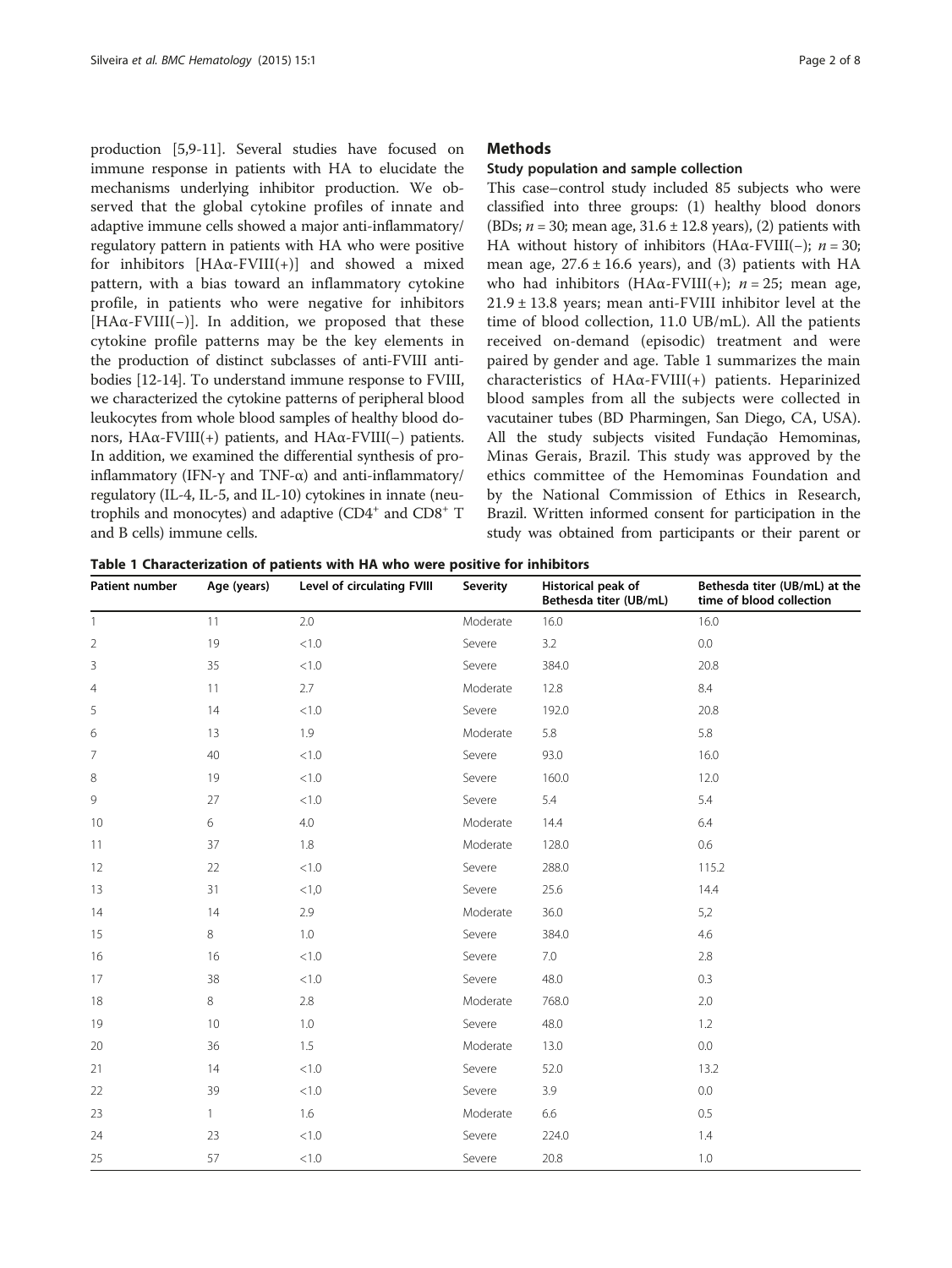their guardian where applicable. Patients with HA are frequently examined at the Fundação Hemominas to determine the presence of inhibitors. HAα-FVIII(+) patients were selected based on their positive history of inhibitors. Median time between the first inhibitor production and the time of sampling was 170.8 months (range, 10.9– 241.0 months). Any results above 0.6 UB/mL were considered positive for the presence of inhibitors. Patients were selected by carefully analyzing their medical records. Individuals with a history of transient inhibitor production were excluded from the study. All patients with HA did not receive FVIII infusions for 30 days before the date of blood collection to avoid any influence due to a new exposure. Bethesda titer of HAα-FVIII(−) patients was monitored for two months after FVIII exposure to verify the production of inhibitors. Patients with human immunodeficiency virus and hepatitis C virus infections and individuals with apparent infections or inflammatory processes were excluded from the study. For all patients, the Bethesda titer was confirmed in a second sample.

### Immunophenotyping of cell subsets and intracellular cytokines

Peripheral blood cells were immunostained in the dark for 30 min at room temperature with TriColor-labelled [TCphycoerythrin (PE)-cyanin 5 (Cy5)] monoclonal antibodies (mAbs) (Caltag, Burlingame, CA, USA), including anti-CD4 (clone S3.5), anti-CD8 (clone M-L233), anti-CD14 (clone TüK4), anti-CD16 (clone 3G8), and anti-CD19 (clone 4G7) mAbs. After lysis/fixation, the leukocytes were permeabilized by incubation with phosphate-buffered saline (PBS) permeabilization reagent (PBS supplemented with 0.5% [w/v] saponin [Sigma, St Louis, MO, USA]) for 10 min at room temperature. Fixed/Permeabilized cells were then incubated in the dark for 30 min at room temperature with 20 μL PE-labeled anti-cytokine mAbs (IFN-γ, clone B27; TNF-α, clone MAB11; IL-4, clone MP4-25D2; IL-5, clone TRFK5; and IL-10, JES3-9D7 [e-Bioscience, San Diego, CA, USA]) in PBS permeabilization reagent.

#### Flow cytometry acquisition and analysis

After immunophenotyping, leukocyte suspensions were run in a FACScalibur® flow cytometer (Becton Dickinson, San Jose, CA, USA) to collect 30,000 ungated events per sample. The acquired data were analyzed using CellQuest software (Franklin Lakes, NJ, USA). Distinct gating strategies were used to analyze cytokine-expressing leukocyte subpopulations from innate and adaptive immune cells. Neutrophils were selected as SSC<sup>High</sup>CD16<sup>High+</sup> cells and monocytes were selected as CD14<sup>High+</sup> cells on FL3/ anti-CD16-TC and FL3/anti-CD14-TC versus laser side-scatter (SSC) dot plots, respectively. Lymphocyte populations were first selected on laser forward-scatter

(FSC) versus SSC dot plots. The number of gated neutrophils, monocytes, and lymphocytes ranged from 19,500 to 22,500, 1,200 to 2,100, and 6,000 to 9,000, respectively. After the initial gate selection, the frequencies of cytokine-positive cells were quantified using quadrant statistics applied on FL3/anti-cell surface marker-TC versus FL2/anti-cytokine-PE dot plots. PE-Cy5-labeled antibodies were detected on FL3 channel, and PE-labeled antibodies were detected on FL2 channel. Distinct tubes were used to evaluate the percentage of cytokine-positive T cells (CD4<sup>+</sup> and CD8<sup>+</sup>) and B cells (CD19<sup>+</sup> ). Data were expressed as the percentage of cytokine-positive cells among gated neutrophils, monocytes, and total lymphocytes. The results were assembled further to calculate the global cytokine profiles of immune cells, as proposed earlier [[12\]](#page-6-0). Briefly, the median percentage for each cytokine-positive cell population was calculated using the values obtained for each study group [BD, HA $\alpha$ -FVIII(−), and HA $\alpha$ -FVIII(+) groups].

#### Statistical analysis

Statistical analyses were performed using GraphPad Prism 5 software (San Diego, CA, USA). Because all data files assumed a non-Gaussian distribution, statistical comparisons were performed using non-parametric Kruskal–Wallis test followed by Dunn's multiple comparison test to evaluate cytokine profiles of innate and adaptive immune cells from BDs, HAα-FVIII(−) patients, and HAα-FVIII(+) patients. Differences were considered significant when p-values were <0.05.

#### Results

## Monocytes and neutrophils from HAα-FVIII(+) patients

have an anti-inflammatory/regulatory cytokine profile Analysis of monocytes showed significantly lower frequencies of TNF-α-positive and IL-5-positive cells in HAα-FVIII(+) patients than in HAα-FVIII(−) patients and BDs. The analyses also showed considerable frequencies of monocytes with a high production of TNF-α in HAα-FVIII(−) group when compared to the BD group. All the three groups had similar frequencies of IL-4-positive and IL-10-positive monocytes. Analysis of neutrophils showed lower frequency of TNF-α-positive cells in HAα-FVIII(+) patients than in HAα-FVIII(−) patients and BDs. Conversely, higher frequencies of IL-10-positive neutrophils were observed in HAα-FVIII(+) patients than in HAα-FVIII(−) patients and BDs. Moreover, lower frequencies of IL-4-positive neutrophils were observed in HAα-FVIII(+) patients than in HAα-FVIII(−) patients. However, the three groups showed similar frequencies of IL-5 positive neutrophils (Figure [1\)](#page-3-0).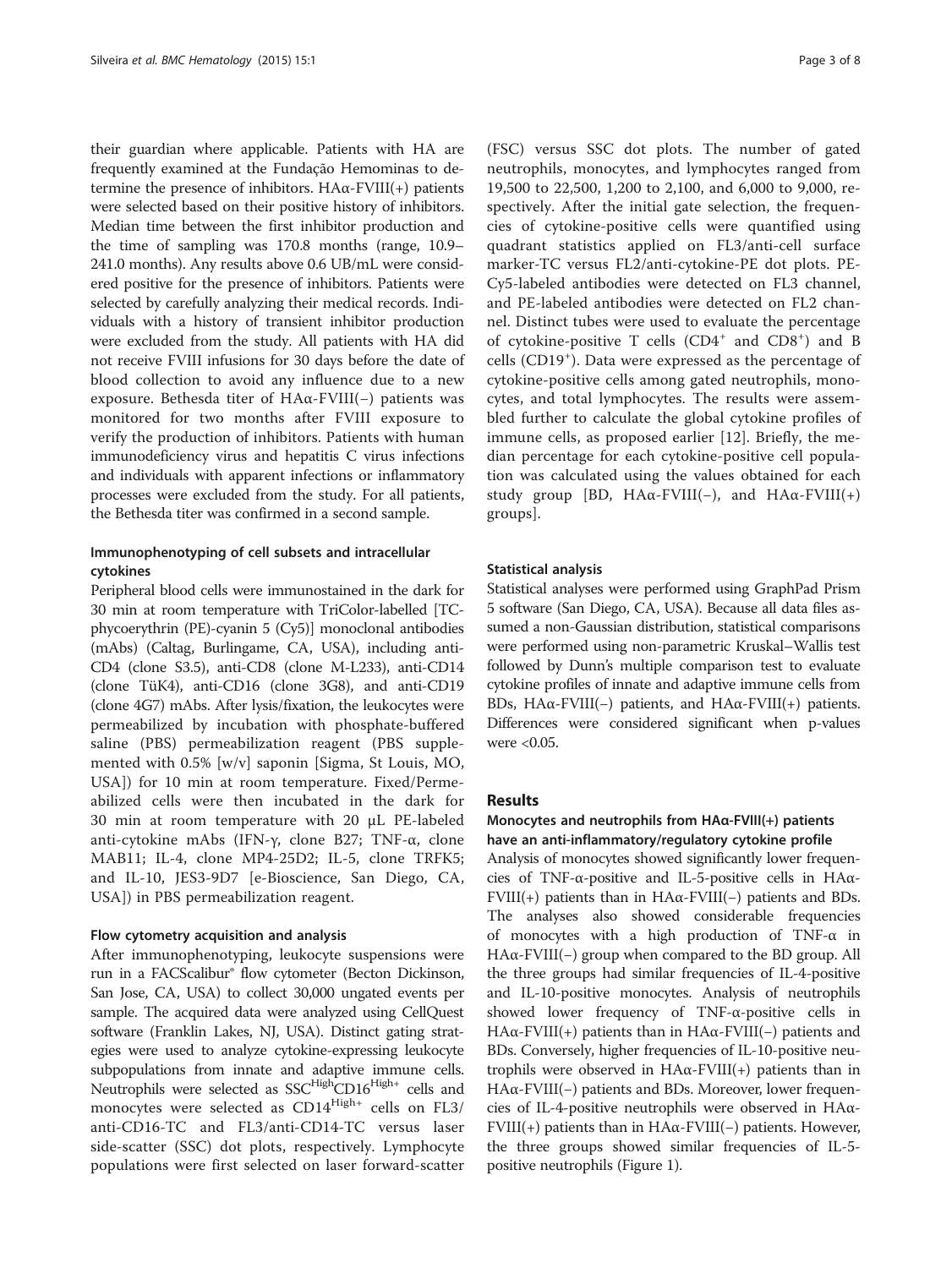<span id="page-3-0"></span>

(BDs; white bars), patients with HA who are negative for anti-FVIII inhibitors (HAα-FVIII[−]; light gray bars), and patients with HA who are positive for anti-FVIII inhibitors (HA $\alpha$ -FVIII[+]; dark gray bars). Statistical significance at  $p < 0.05$  is represented by letters "a", "b", and "c" for comparisons with BDs, HAα-FVIII(−) patients, and HAα-FVIII(+) patients, respectively. The number of gated neutrophils and monocytes ranged from 19,500 to 22,500 and from 1,200 to 2,100, respectively.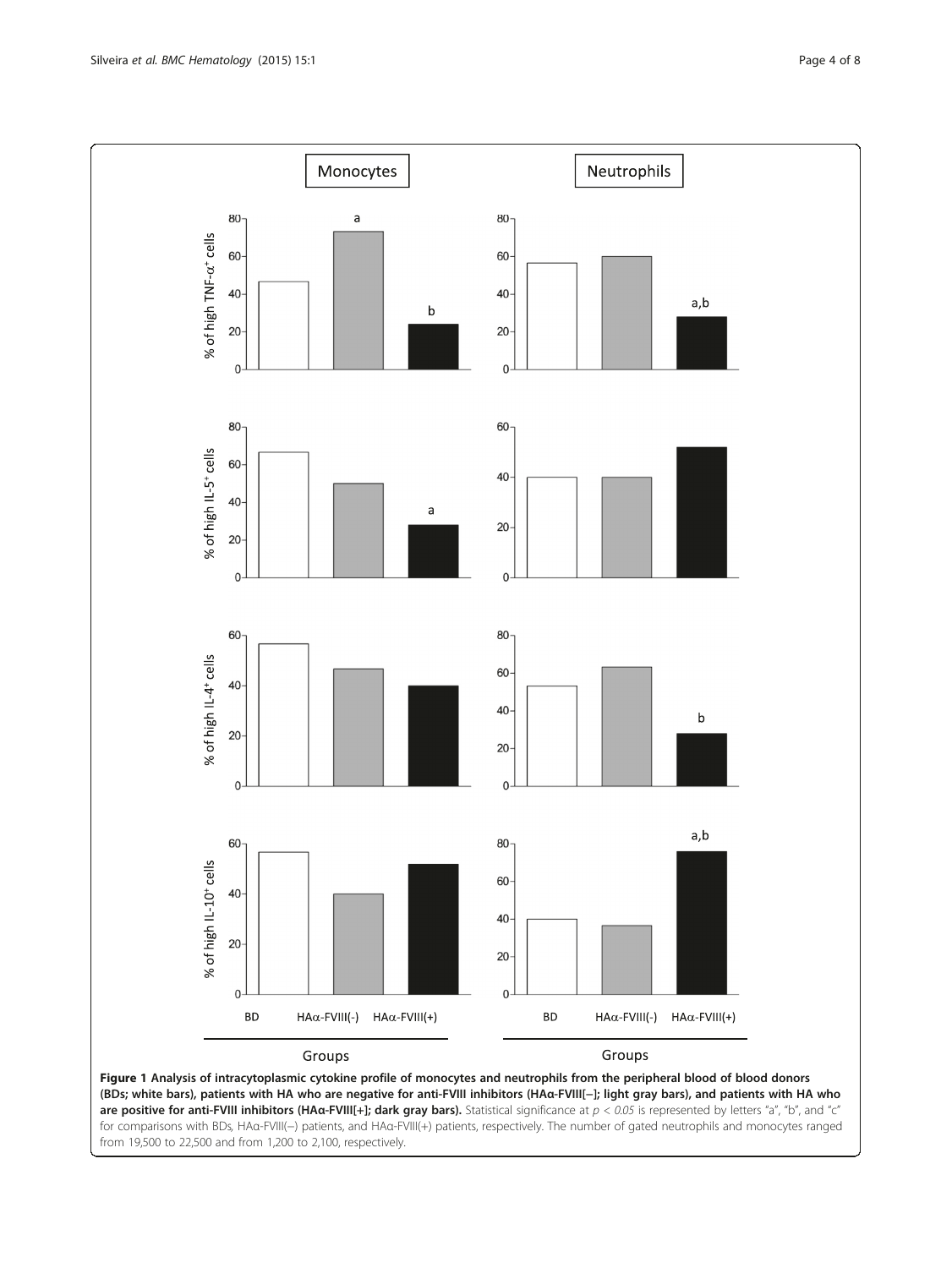## High synthesis of IL-10 is the hallmark of  $CD4^+$  and  $CD8^+$ T cells in HAα-FVIII(+) patients

Immunophenotyping of adaptive immune cells showed that T cells (CD4<sup>+</sup> and CD8<sup>+</sup>) of BDs had basal levels of all the analyzed cytokines. Furthermore, T cells of HAα-FVIII(−) patients had significantly elevated levels of all the cytokines, except IL-10. However, T cells of  $HA\alpha$ -FVIII(+) patients only had elevated levels of IL-10 (Figure 2).

## B cells from patients with HA and BDs have similar cytokine profiles

Analysis of B cells showed higher levels of IL-4-positive cells in HAα-FVIII(−) patients than in BDs. In addition, higher frequency of IL-10-positive B cells was observed in HAα-FVIII(+) patients than in BDs. However, the three groups showed similar frequencies of TNF-αpositive and IL-5-positive B cells (Figure [3](#page-5-0)).

#### **Discussion**

The treatment regimen of FVIII varies among different countries and among centers in the same country. For patients included in this study, on-demand treatment was used to manage clinically evident bleeding. FVIII replacement therapy depends on age, severity, and treatment regimen. Recent studies have shown that median annual on-demand FVIII utilization (IU kg−<sup>1</sup> · year−<sup>1</sup> ) varies

between 1,100 and 1,429 IU  $kg^{-1} \cdot year^{-1}$  [\[13,14](#page-7-0)]. Our data showed that patients receiving on-demand treatment at Fundação Hemominas used 1,452 IU kg<sup>-1</sup> · year<sup>-1</sup> of FVIII. Recent reports have shown that replacement therapy with these amounts of FVIII products can cause several changes in the immune profile of patients with HA [\[15-19](#page-7-0)].

Production of anti-FVIII inhibitors remains a challenge in the treatment of patients with HA. Therefore, understanding the cellular compartmentalization of immune responses is important. Little is known about the cytokine profiles and cell types implicated in auto- and alloimmune responses to FVIII. Previous studies have shown that patients with HA who are positive for inhibitors have a major anti-inflammatory/regulatory immune cytokine profile while those without inhibitors have a mixed pattern, with a bias toward an inflammatory cytokine profile. These findings support and suggest that proinflammatorymodulated immune response may favor the synthesis of anti-FVIII IgG1 antibodies and prevent the synthesis of anti-FVIII IgG4 inhibitors [\[12,](#page-6-0)[20,21](#page-7-0)]. It has been suggested that immunological context along with the intensity of treatment favors the class switching of FVIII-specific antibodies to IgG4 [\[22](#page-7-0)].

The findings of the present study highlight the significantly lower frequencies of TNF-α-positive monocytes and neutrophils, IL-5-positive monocytes, and IL-4-



percentage of proinflammatory and anti-inflammatory/regulatory cytokine balance in adaptive immune cells from BDs (light gray area), HAα-FVIII(-) patients (dark gray area), and HAα-FVIII(+) patients (black area). Each axis displays the proportion of each cytokine balance category within a given leukocyte subset. (b) Median percentage of each cytokine T cell population studied for groups BD, HAα-FVIII(−) and HAα-FVIII(+). Statistical significance at p < 0.05 is represented by letters "a", "b", and "c" for comparisons with BDs, HAα-FVIII(−) patients, and HAα-FVIII(+) patients, respectively.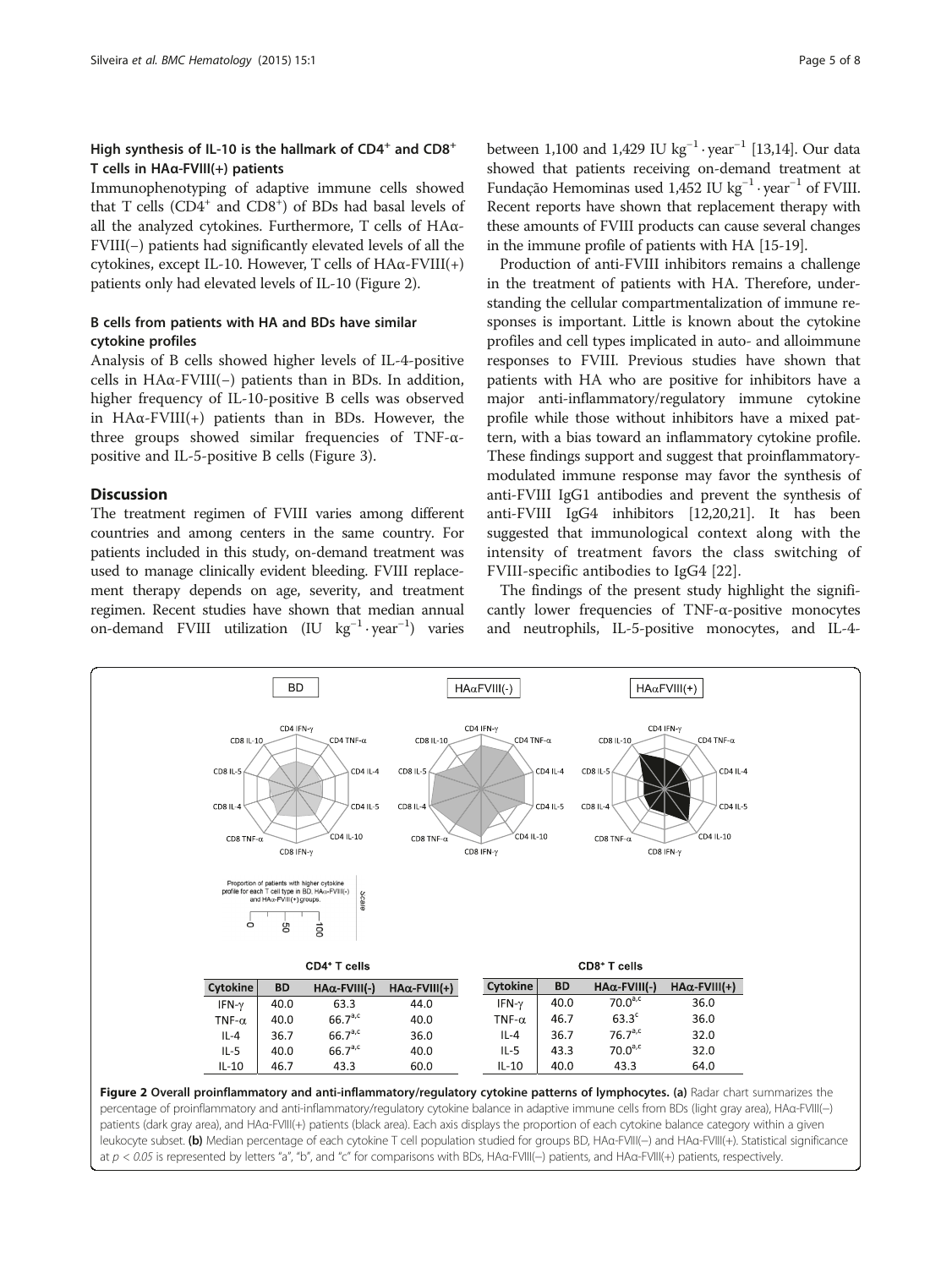<span id="page-5-0"></span>

positive neutrophils and higher frequencies of IL-10 positive neutrophils in HAα-FVIII(+) patients. Recent studies have shown that neutrophils not only synthesize cytokines in response to various inflammatory stimuli in chronic inflammatory disorders (such as rheumatoid arthritis, inflammatory bowel diseases, diabetes, and mycobacterial infections) but also regulate immune responses such as those suggested in HA. Some studies have also proposed that the cytokine profile of neutrophils is similar to the cytokine profiles of monocytes and macrophages. Therefore, modulation of cytokines derived from monocytes and neutrophils is a potentially useful strategy for therapeutic immunointervention [\[23-25](#page-7-0)].

Stimulation of B cells to produce FVIII inhibitors is dependent on CD4<sup>+</sup> T [\[26\]](#page-7-0). However, recent reports describe the contribution of CD8+ T cells in this context. A recent study has shown an association between CD8+ T cells and induction of immune tolerance. It was found that human CD8<sup>+</sup> T cells also functioned as regulatory T cells to induce immune tolerance by suppressing activated T cells through IL-10 production [\[27-29\]](#page-7-0). In addition, CD8+ cytotoxic cells mediate the apoptosis of T cells that contribute to peripheral tolerance [\[30\]](#page-7-0). Proliferation of CD8+ suppressor cells and activated CD8<sup>+</sup> T cells is observed in patients with HA; moreover, proliferation of suppressor

cells seems to be mainly related to FVIII infusion [[31](#page-7-0)]. These regulatory T cells are important for regulating other T cells without the intervention of antigen-presenting cells (APCs). In addition, it is well known that repeated infusions of pdFVIII concentrates skews TCR repertoires for CD8+ T cells [\[15,19\]](#page-7-0).

Analysis of T cells from HAα-FVIII(−) patients showed elevated levels of almost all cytokines. In contrast, T cells from HAα-FVIII(+) patients showed decreased levels of all the tested cytokines, except IL-10. The immune response against FVIII develops as a classical T cell-dependent antibody-mediated immune response. Infused FVIII is recognized, internalized, and processed by APCs and is presented to antigen-specific CD4<sup>+</sup> T cells that provide activation signals to antigen-specific B cells, thus resulting in the synthesis of anti-FVIII antibodies and long-lived FVIIIspecific memory B cells [[8](#page-6-0)[,32,33](#page-7-0)]. The data obtained in this study showed that the cytokine microenvironment promoted by T cells is determinant for the presence or absence of FVIII inhibitors. These data are consistent with those of different studies that observed a mixed cytokine pattern, with a bias toward an inflammatory cytokine profile, in HAα-FVIII(−) patients and anti-inflammatory/ regulatory pattern in  $HAα$ -FVIII(+) patients [\[7,8,12,](#page-6-0)[34](#page-7-0)]. The changes observed in  $CDS<sup>+</sup> T$  cell compartment also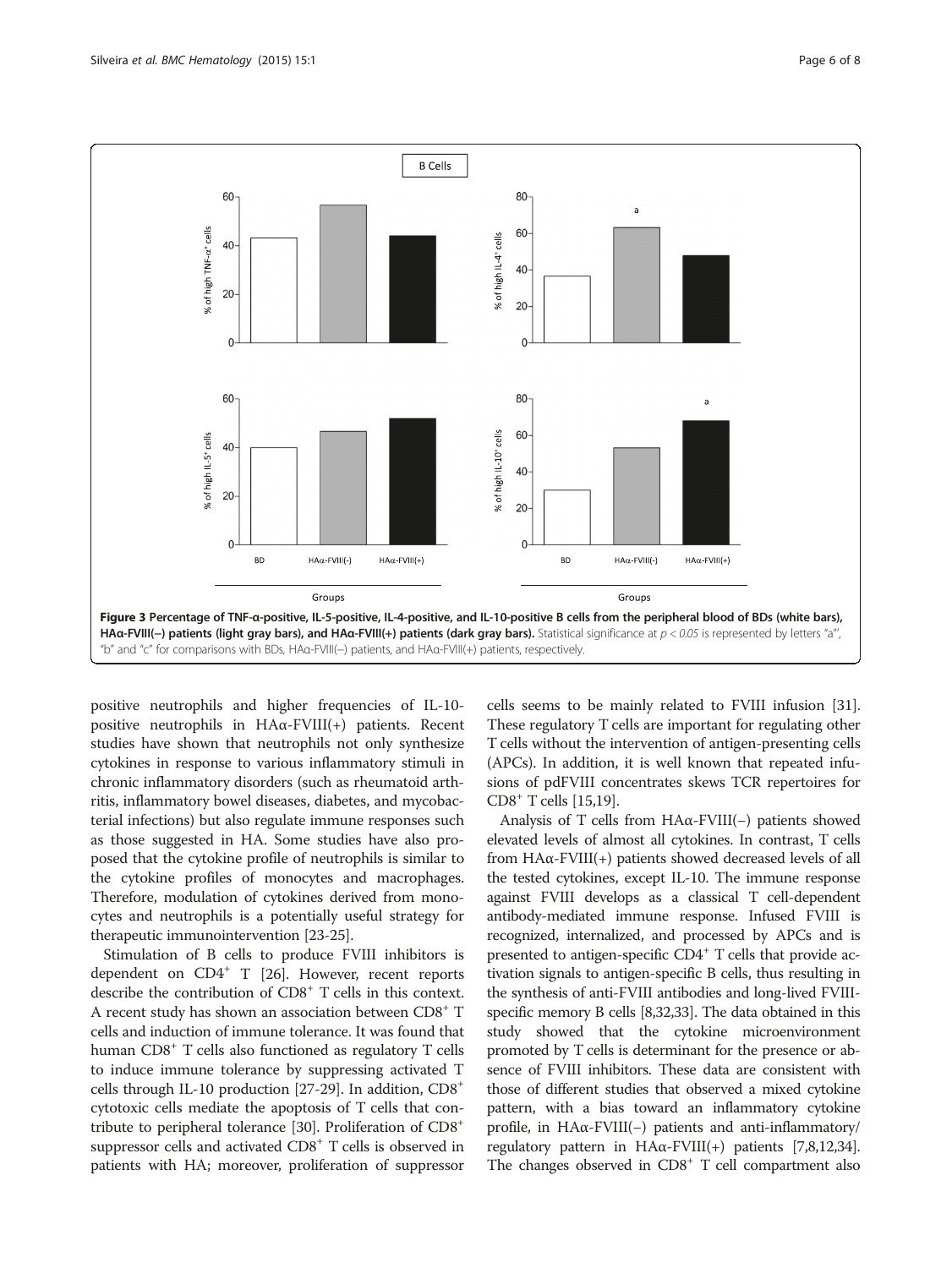<span id="page-6-0"></span>seem to be related to the production of inhibitors and the regulatory profiles of these cells. In HAα-FVIII(−) patients, increased cytokine production by lymphocytes contributed to the prevention of inhibitor production by modulation of the immune system; in contrast, in the inhibitor-positive patients, reducing the production of cytokines inducing immune microenvironment modifying the expansion of lymphocytes with a regular profile, increasing the production of IL-10 in order to re-modulate the immune system; However, other changes, which need investigation, prevent this process, thus resulting in the production of inhibitors.

Analysis of B cells showed that HAα-FVIII(−) patients had higher levels of IL-4-positive B cells and  $HA\alpha$ -FVIII(+) patients had higher levels of IL-10-positive B cells. Because of their central role in inhibitor production, it is important to elucidate the cytokine profile of B cells in patients with HA. The IL-10-predominant cytokine profile of B cells observed in this study is well characterized as a downregulator of TNF-α, IL-1α, and IL-1β production. However, it stimulates B cell proliferation and differentiation and antibody production [\[35\]](#page-7-0). Importantly, B cells are not merely antibody producers but actively contribute by regulating immune response and secreting cytokines that amplify humoral and cellular immune responses [\[36-39\]](#page-7-0).

#### Conclusions

Typically, various cytokines and chemokines act as mediators in an immune response. It is important to note that genes encoding IL-10 and TNF-α were the first genes located outside the gene encoding FVIII to be associated with inhibitor production in patients with HA [9-11,[40](#page-7-0)]. However, different risk factors such as ethnicity, type of mutation in the gene encoding FVIII, family history of inhibitor production, type of FVIII (plasmatic or recombinant) therapy, patient age at the time of first exposure to replacement therapy, initial doses of FVIII concentrate, mode of infusion, surgery, intensity of treatment or regular prophylaxis, and inflammatory state or HLA haplotype of patients are associated with inhibitor production and should be investigated further. Other causes of inhibitor production against FVIII include stress, age, malignancy, coinfections, pregnancy, and antibiotics [[41](#page-7-0)-[43\]](#page-7-0). Based on these findings, we hypothesize that antiinflammatory/regulatory cytokine-dominant microenvironment determined by monocytes, neutrophils, T cells, and B cells may favor the synthesis of anti-FVIII IgG4 with inhibitory activity. In addition, the proinflammatory microenvironment corroborates with the synthesis of anti-FVIII IgG1 non-inhibitory antibody [12[,20,21](#page-7-0)].

The limitations of the study include limited number of patients and absence of information on mutations in the gene encoding FVIII. An important issue to be considered in future investigations is to analyze the kinetic conversion of a proinflammatory immune response to an antiinflammatory/regulatory immune response against FVIII in  $HA\alpha$ -FVIII(+) patients and the risk factors that may be associated with this conversion during HA treatment. The anti-inflammatory/regulatory cytokine profile of innate immune cells in patients with HA could be an important biomarker for the development of high inhibitor titers [7].

#### Competing interests

The authors declare that they have no competing interests.

#### Authors' contributions

ACOS carried out the immunoassays, analysis and interpretation of data and drafted the manuscript. MAPS conducted the follow-up of patients. IGR carried out the immunoassays DGC participated in the design of the study, carried out the immunoassays, analysis and interpretation of data, drafted the manuscript and performed the statistical analysis. OAMF conceived and coordinated the study. All authors read and approved the final version of the manuscript.

#### Acknowledgements

We thank the Fundação de Amparo à Pesquisa do Estado de Minas Gerais (FAPEMIG) financial support. O.A.M.F. is thankful to Conselho Nacional de Desenvolvimento Científico e Tecnológico (CNPq) for the research fellowship (PQ) and D.G.C. acknowledges the FAPEMIG for the BIP fellowship programme.

#### Author details

1 Laboratório de Biomarcadores de Diagnóstico e Monitoração, Centro de Pesquisas René Rachou, FIOCRUZ/MG, Belo Horizonte, Minas Gerais, Brazil. 2 Serviço de Pesquisa, Fundação Hemominas, Belo Horizonte, Minas Gerais, Brazil.

#### Received: 24 June 2014 Accepted: 8 December 2014 Published online: 16 January 2015

#### References

- 1. Davie EW, Fujikawa K, Kisiel W. The coagulation cascade: initiation, maintenance, and regulation. Biochemistry. 1991;30 Suppl 43:10363–70.
- 2. Fischer K, Van Den Berg M. Prophylaxis for severe haemophilia: clinical and economical issues. Haemophilia. 2003;9 Suppl 4:376–81.
- 3. Spiegel PCJ, Stoddard BL. Optimization of factor VIII replacement therapy: Can structural studies help in evading antibody inhibitors? Br J Haematol. 2002;119 Suppl 2:310–22.
- 4. Wight J, Paisley S. The epidemiology of inhibitors in haemophilia A: a systematic review. Haemophilia. 2003;9 Suppl 4:418–35.
- 5. Agostini D, Rosset C, Botton MR, Kappel DB, Vieira IA, Gorziza RP, et al. Immune system polymorphisms and factor VIII inhibitor formation in Brazilian haemophilia A severe patients. Haemophilia. 2012;18 Suppl 6:416–8.
- 6. Lollar P. Pathogenic antibodies to coagulation factors. Part one: factor VIII and factor IX. J Thromb Haemost. 2004;2 Suppl 7:1082–95.
- 7. Reding MT, Lei S, Lei H, Green D, Gill J, Conti-Fine BM. Distribution of Th1 and Th2-induced anti-factor VIII IgG subclasses in congenital and acquired haemophilia patients. Thromb Haemost. 2002;88 Suppl 4:568–75.
- Hu G, Guo D, Key NS, Conti-Fine BM. Cytokine production by CD4+ T cells specific for coagulation factor VIII in healthy subjects and haemophilia A patients. Thrombd Haemost. 2007;97 Suppl 5:788–94.
- 9. Astermark J, Oldenburg J, Carlson J, Pavlova A, Kavakli K, Berntorp E, et al. Polymorphisms in the TNFA gene and the risk of inhibitor development in patients with hemophilia A. Blood. 2006;108 Suppl 12:3739–45.
- 10. Astermark J, Oldenburg J, Pavlova A, Berntorp E, Lefvert AK, Mibs Study Group. Polymorphisms in the IL10 but not in the IL1beta and IL4 genes are associated with inhibitor development in patients with hemophilia A. Blood. 2006;107 Suppl 8:3167–72.
- 11. Chaves DG, Belisario AR, Castro G, Santoro MM, Velloso-Rodrigues C. Analysis of cytokine genes polymorphism as markers for inhibitor development in haemophilia A. Int J Immunogenet. 2010;37 Suppl 2:79–82.
- 12. Chaves DG, Velloso-Rodrigues C, Oliveira CA, Santoro MM, Martins-Filho AO. A shift towards a T cell cytokine deficiency along with an anti-inflammatory/ regulatory microenvironment may enable the synthesis of anti-FVIII inhibitors in haemophilia A patients. Clin Exp Immunol. 2010;162 Suppl 3:425–37.